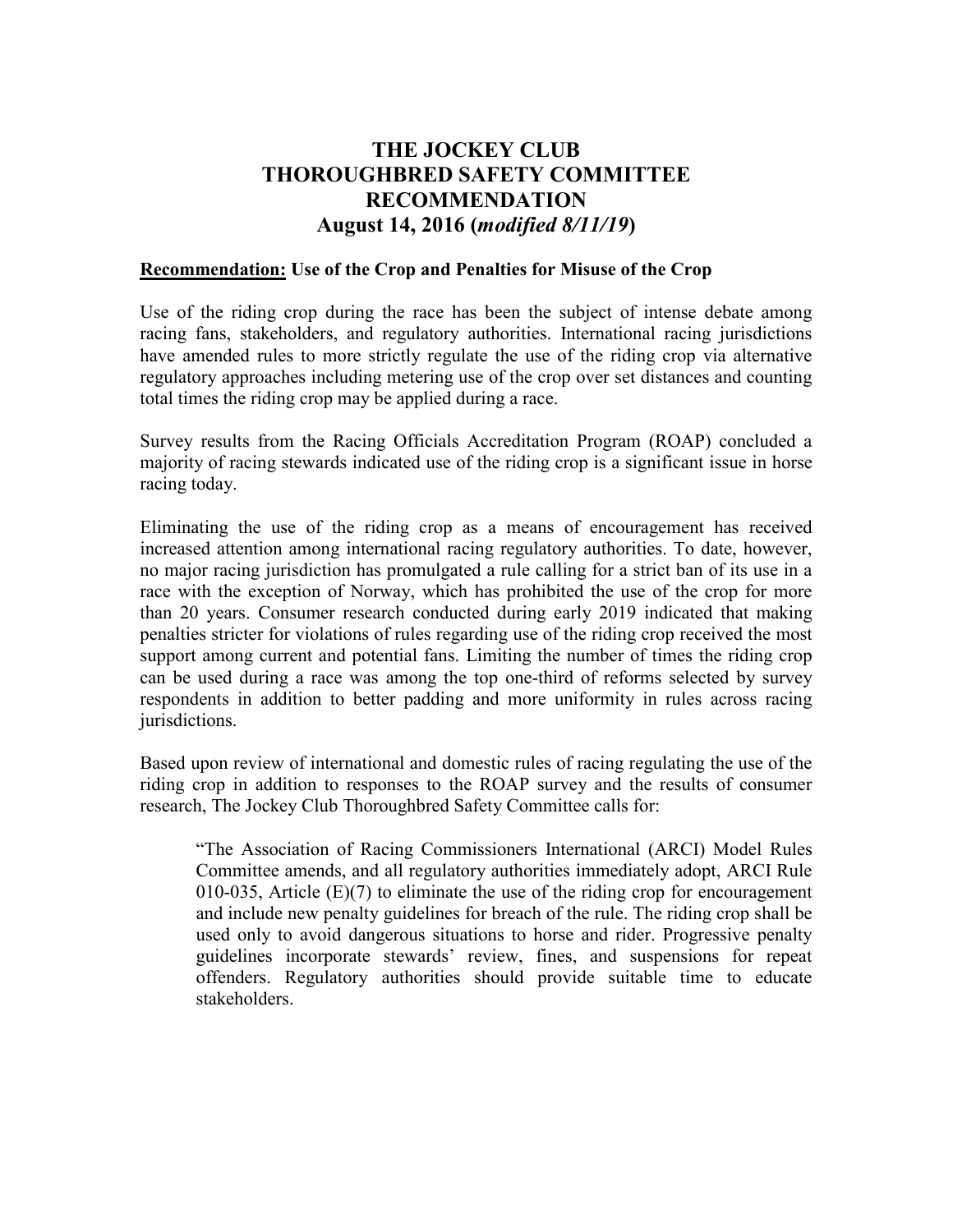## *ARCI-010-035 Running of the Race*

## E. Post to Finish

(7) Use of Riding Crop while on association grounds

- (a) The riding crop shall not be Used for encouragement and can only be Used to avoid dangerous situations. "Used" is defined as making contact with the horse.
- (b) In all races where a jockey will ride without a riding crop, an announcement of such fact shall be made over the public address system.
- (c) No electrical or mechanical device or other expedient designed to increase or retard the speed of a horse, shall be possessed by anyone, or applied by anyone to the horse at any time on the grounds of the association during the meeting, whether in a race or otherwise.
- (d) Riding crops shall not be Used on two-year-old horses before April 1 of each year.
- (e) Prohibited use of the riding crop in any situation includes but is not limited to striking a horse:
	- (A) on the head, flanks or on any other part of its body other than the shoulders or hind quarters except when necessary to avoid a dangerous situation;
	- (B) during the post parade or after the finish of the race except to avoid a dangerous situation;
	- (C) excessively or brutally causing welts or breaks in the skin;
	- (D) striking another rider or horse.
- (f) After the race, horses will be subject to inspection by a racing or official veterinarian looking for cuts, welts or bruises in the skin. Any adverse findings shall be reported to the stewards.
- (g) The giving of instructions by any licensee that if obeyed would lead to a violation of this rule may result in disciplinary action also being taken against the licensee who gave such instructions.
- (h) Stewards shall hold a hearing into any use of the riding crop to determine if a breach of the rules occurred and apply the following minimum penalty scheme:
	- (A) For races with total purse of \$100,000 or less:
		- (a) First Offense: Minimum 14-day suspension and fine equivalent to 50% of jockey's earnings for that race;
		- (b) Second Offense: Minimum 21-day suspension and fine equivalent to 100% of jockey's earning for that race;
		- (c) Third Offense: Referral to commission.
	- (B) For races with total purse over \$100,000: